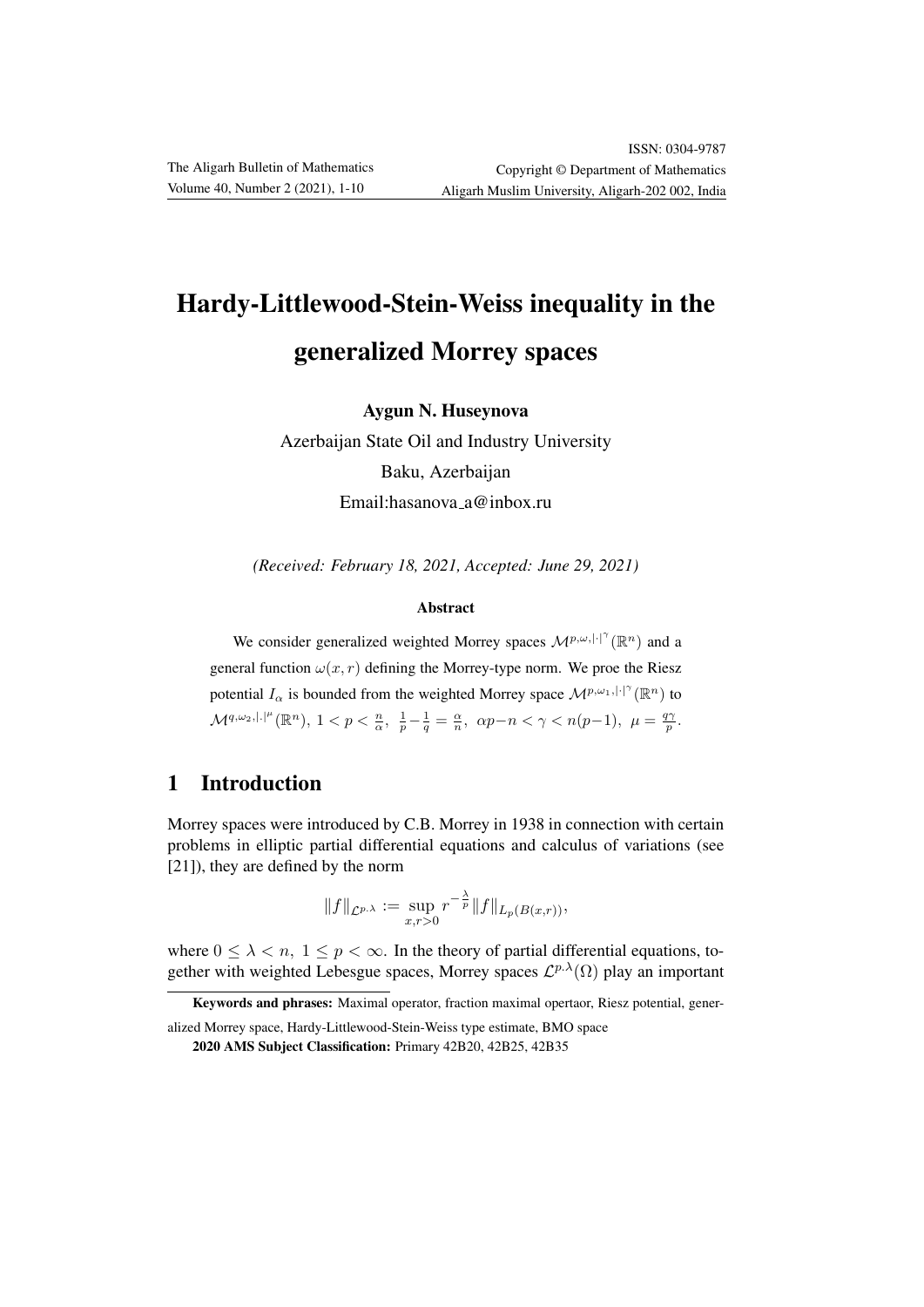role. Later, Morrey spaces found important applications to Navier-Stokes ([20], [32]) and Schrodinger ([24]), [26], [27], [30], [31]) equations, elliptic problems with dicountinuous coefficients ([4], [6]) and potential theory ([1], [2]). An exposition of the Morrey spaces can be found in the books [7] and [18].

Generalized Morrey spaces of such a kind in the case of contant  $p$  were studied in [3], [19], [22], [23]. In [10] there was proved the boundedness of the maximal operator, singular integral operator and the potential operators in generalized variable exponent Morrey spaces.

The results on the boundedness of potential operators and classical Calderon-Zygmund singular operators go back to [1] and [25], respectively, while the boundedness of the maximal operator in the Eucliean setting was proved in [5].

Hardy-Littlewood-Stein-Weiss inequality in the Lebesgue spaces was proved in H. G. Hardy and J. E. Littlewood [16] in the one-dimensional case and to E. M. Stein and G. Weiss [29] in the case  $n > 1$ .

One of the most important variants of the Hardy-Littlewood maximal function is the so-called fractional maximal function defined by the formula

$$
M_{\alpha}f(x) = \sup_{t>0} |B(x,t)|^{-1+\alpha/n} \int_{B(x,t)} |f(y)| dy, \quad 0 \le \alpha < n,
$$

where  $|B(x, t)|$  is the Lebesgue measure of the ball  $B(x, t)$ .

It coincides with the Hardy-Littlewood maximal function  $Mf \equiv M_0f$  and is intimately related to the Riesz potential

$$
I_\alpha f(x)=\int_{\mathbb{R}^n}\frac{f(y)dy}{|x-y|^{n-\alpha}},\qquad 0<\alpha
$$

The paper is organized as follows. In Section 2 we provide necessary preliminaries on variable exponent Lebesgue and Morrey spaces. In Section 3 we treat Riesz potentials.

The main results are given in Theorems 3.1, 3.2, 3.3, 3.4.

#### 2 Preliminaries on Lebesgue and Morrey spaces

 $L_p \equiv L_p(\mathbb{R}^n)$  is the space of all classes of measurable functions f with finite norm

$$
||f||_{L_p} = \left(\int_{\mathcal{R}^n} |f(x)|^p dx\right)^{\frac{1}{p}}, \quad 1 \le p < \infty
$$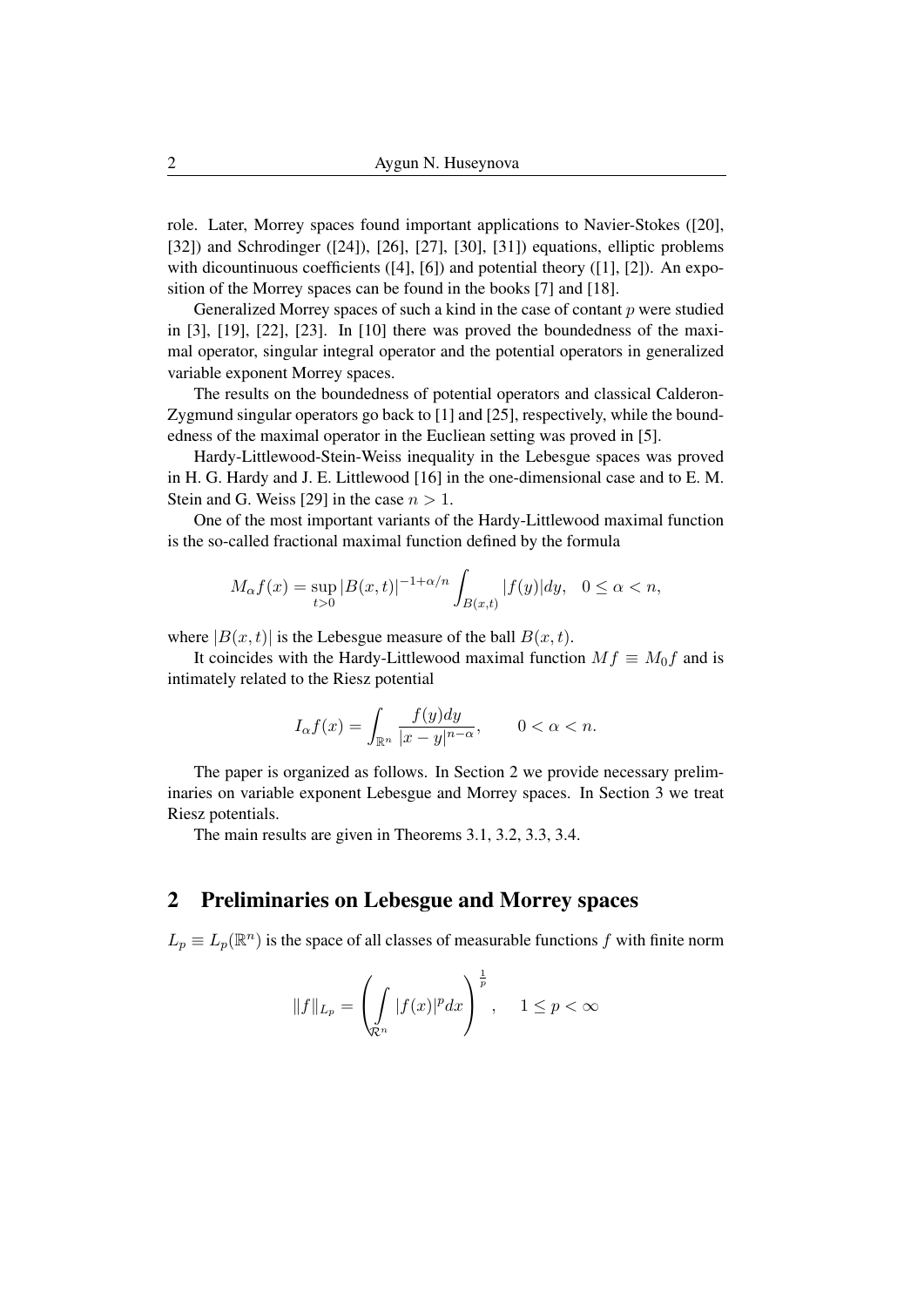and also  $\omega L_p(\mathbb{R}^n)$ , the weak  $L_p$  space defined as the set of all measurable function  $f$  on  $\mathbb{R}^n$  with the following finite norms

$$
||f||_{\omega L_p} = \sup_{r>0} r |\{x \in \mathbb{R}^n : |f(x)| > r\}|^{1/p}, \qquad 1 \le p < \infty.
$$

For  $p = \infty$  the space  $L_{\infty}(\mathbb{R}^n)$  is defined by means of the usual modification

$$
||f||_{L_{\infty}} = \operatorname*{ess\,sup}_{x \in \mathbb{R}^n} |f(x)|.
$$

Let  $L_{p,\omega}(\mathbb{R}^n)$  be the space of measurable functions on  $\mathbb{R}^n$  with finite norm

$$
||f||_{L_{p,\omega}} = ||f||_{L_{p,\omega}}(\mathbb{R}^n) = \left(\int_{\mathbb{R}^n} |f(x)|^p \omega(x) dx\right)^{1/p}, 1 \le p < \infty.
$$

and for  $p = \infty$  the space  $L_{\infty,\omega}(\mathbb{R}^n) = L_{\infty}(\mathbb{R}^n)$ ,

**Definition 2.1.** *The weight function*  $\omega$  *belongs to the class*  $A_p(\mathbb{R}^n)$ *, for*  $1 \leq p < \infty$ ∞*, if the following statement*

$$
\sup_{x \in \mathbb{R}^n, r>0} \frac{1}{|B(x,r)|} \int\limits_{B(x,r)} \omega(y) dy \left( \frac{1}{|B(x,r)|} \int\limits_{B(x,r)} \omega^{-\frac{1}{p-1}}(y) dy \right)^{p-1}
$$

is finite and  $\omega$  belongs to  $A_1(\mathbb{R}^n)$ , if there exists a positive constant  $C$  such that for  $any x \in \mathbb{R}^n$  *and*  $r > 0$ 

$$
|B(x,r)|^{-1} \int\limits_{B(x,r)} \omega(y) dy \leq C \operatorname{ess} \sup\limits_{y \in B(x,r)} \frac{1}{\omega(y)}.
$$

The following theorem was proved in [29].

**Theorem 2.1.** *Let*  $0 < \alpha < n$ ,  $1 < p < \frac{n}{\alpha}$ ,  $\frac{1}{p} - \frac{1}{q} = \frac{\alpha}{n}$  $\frac{\alpha}{n}$ ,  $\alpha p - n < \gamma <$  $n(p-1), \mu = \frac{q\gamma}{n}$  $\frac{d\gamma}{d\gamma}$  . Then the operator  $I^\alpha$  is bounded from  $L_{p,|.|^\gamma}(\R^n)$  to  $L_{q,|.|^\mu}(\R^n).$ 

Let  $M^{\#}$  be the sharp maximal function defined by

$$
M^{\#}f(x) = \sup_{r>0} |B(x,r)|^{-1} \int_{B(x,r)} |f(y) - f_{B(x,r)}| dy.
$$

where  $f_{B(x,t)}(x) = |B(x,t)|^{-1} \int_{B(x,t)} f(y) dy$ .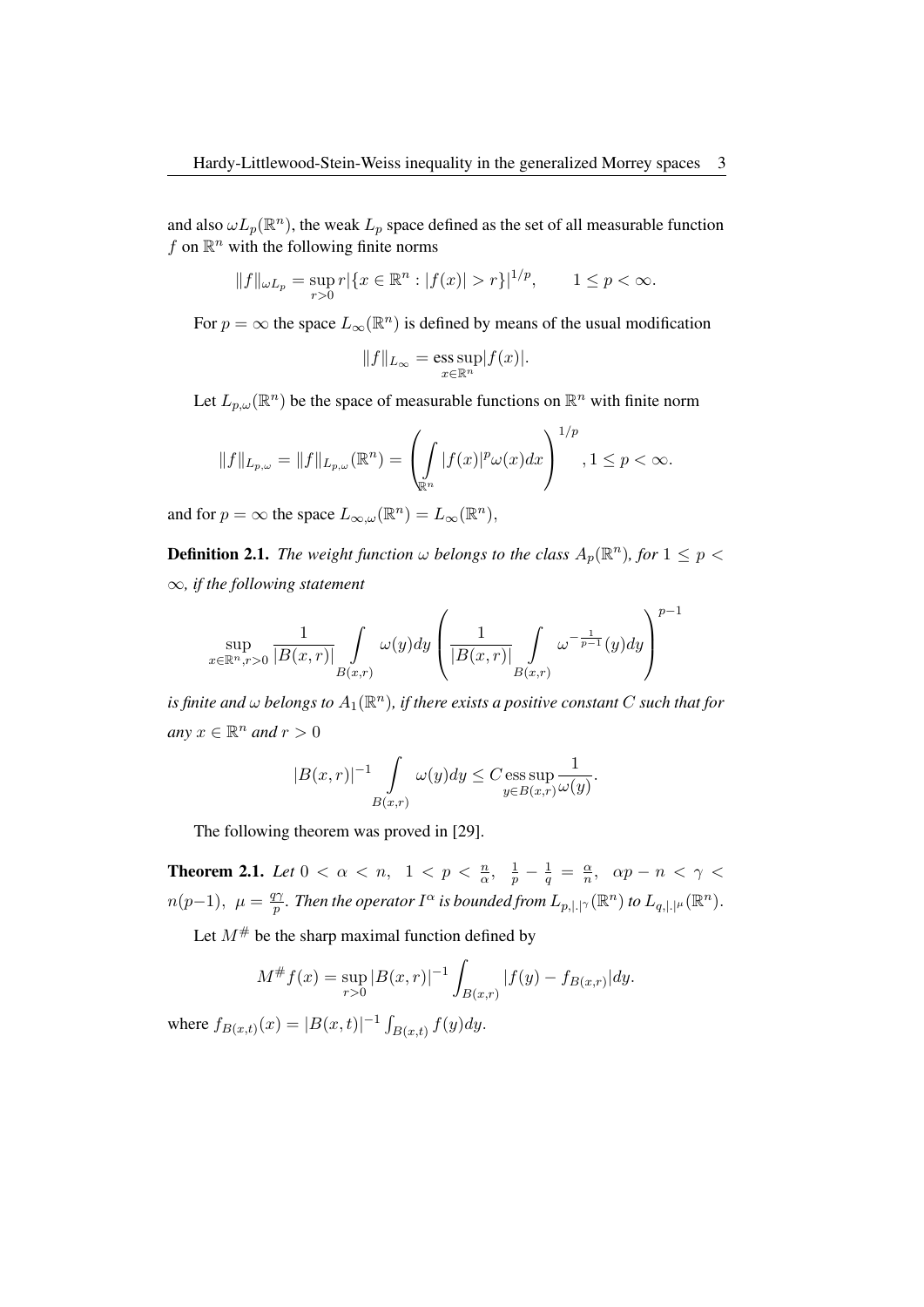**Definition 2.2.** We define the  $BMO(\mathbb{R}^n)$  space as the set of all locally integrable *functions* f *with finite norm*

$$
||f||_{BMO} = \sup_{x \in \mathbb{R}^n, r>0} |B(x,r)|^{-1} \int_{B(x,r)} |f(y) - f_{B(x,r)}| dy
$$

*or*

$$
||f||_{BMO} = \inf_{C} \sup_{x \in \mathbb{R}^n, r>0} |B(x,r)|^{-1} \int_{B(x,r)} |f(y) - C| dy.
$$

*where*  $f_{B(x,t)}(x) = |B(x,t)|^{-1} \int_{B(x,t)} f(y) dy$ .

**Definition 2.3.** We define the  $BMO_{p,\omega}(\mathbb{R}^n)$   $(1 \leq p < \infty)$  space as the set of all *locally integrable functions* f *with finite norm*

$$
||f||_{BMO_{p,\omega}} = \sup_{x \in \mathbb{R}^n, r > 0} \frac{\|(f(\cdot) - f_{B(x,r)})\chi B(x,r)\| L_{p,\omega}(\mathbb{R}^n)}{\|\chi B(x,r)\| L_{p,\omega}(\mathbb{R}^n)}.
$$

**Theorem 2.2** (17, Theorem 4.4). Let  $1 \leq p < \infty$  and  $\omega$  be a Lebesgue mea*surable function.* If  $\omega \in A_p(\mathbb{R}^n)$ , then the norms  $\|\cdot\|_{BMO_{p,\omega}}$  and  $\|\cdot\|_{BMO}$  are *mutually equivalent.*

We find it convenient to define the generalized Morrey spaces in the form as follows

**Definition 2.4.** Let  $1 \leq p < \infty$ . The generalized Morrey space  $M^{p,\omega}(\mathbb{R}^n)$  and *generalized weighted Morrey space* Mp,ω,|·|(R n ) *are defined by the norms*

$$
||f||_{M^{p,\omega}} = \sup_{x \in \mathbb{R}^n, r>0} \frac{r^{-\frac{n}{p}}}{\omega(x,r)} ||f||_{L_p(B(x,r))},
$$
  

$$
||f||_{M^{p,\omega,|\cdot|}} = \sup_{x \in \mathbb{R}^n, r>0} \frac{r^{-\frac{n}{p}}}{\omega(x,r)} ||f||_{L_{p,|\cdot|}}(B(x,r))
$$

*Everywhere in the sequel we assume that*

$$
\inf_{x \in \mathbb{R}^n, r > 0} \omega(x, r) > 0
$$

 $m$  *which makes the space*  $M^{p,\omega} \mathbb{R}^n$  *nontrivial. Note that when* p *is constant, in the case of*  $\omega(x, r) \equiv const > 0$ , we have the space  $L^{\infty}(\mathbb{R}^n)$ .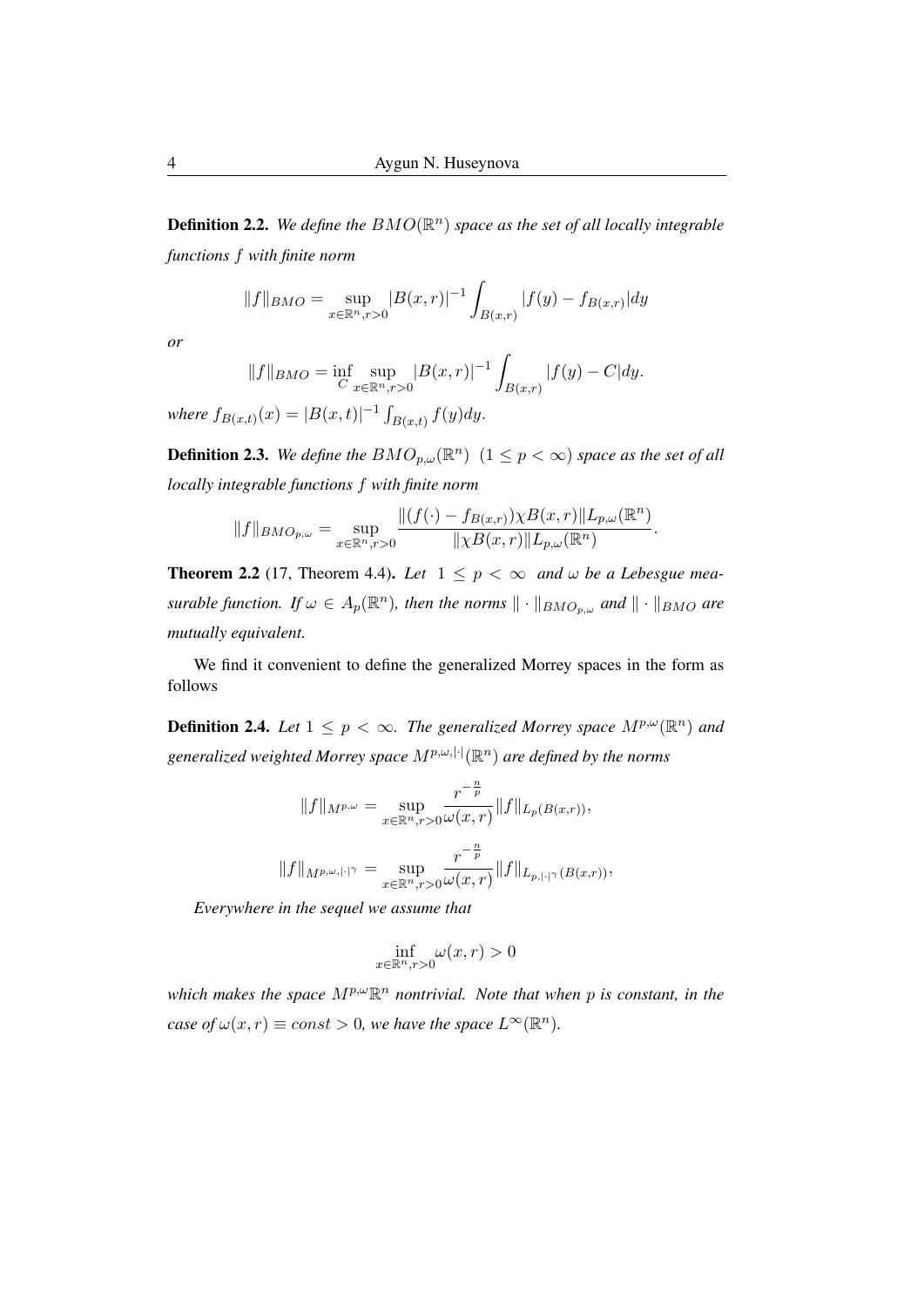## 3 Riesz potential operator in the spaces  $M^{p,\omega,|\cdot|^{\gamma}}(\mathbb{R}^n)$

**Theorem 3.1.** *Let*  $0 < \alpha < n$ ,  $1 < p < \frac{n}{\alpha}$ ,  $\frac{1}{p} - \frac{1}{q} = \frac{\alpha}{n}$  $\frac{\alpha}{n}$ ,  $\alpha p - n < \gamma <$  $n(p-1), \mu = \frac{q\gamma}{n}$ p *. Then*

$$
||I^{\alpha}f||_{L_{q,|\cdot|^\mu}(B(x,t))} \leq Ct^{\frac{n}{q}+\frac{\gamma}{p}} \int_t^\infty s^{-\frac{n}{q}-\frac{\gamma}{p}-1} ||f||_{L_{p,|\cdot|^\gamma}(B(x,s))} ds, \quad t>0 \quad (3.1)
$$

*where* C *does not depend on* f, x *and* t*,*

*Proof.* We represent f as

$$
f = f_1 + f_2, \ f_1(y) = f(y)_{\lambda B(x, 2t)}(y), \ f_2(y) = f(y)_{X \mathbb{R}^n \setminus B(x, 2t)}(y), \ t > 0,
$$
\n(3.2)

and have

$$
I^{\alpha}f(x) = I^{\alpha}f_1(x) + I^{\alpha}f_2(x)
$$

By Theorem 2.1 we obtain

 $||I^{\alpha}f_1||_{L_{q,|\cdot|^{(\mu)}}(B(x,t))} \leq ||I^{\alpha}f_1||_{L_{q,|\cdot|^{(\mu)}}(\mathbb{R}^n)} \leq C||f_1||_{L_{p,|\cdot|^{(\gamma)}}(\mathbb{R}^n)} = C||f_1||_{L_{p,|\cdot|^{(\gamma)}}(B(x,2t))}.$ 

Then

$$
||I^{\alpha}f_1||_{L_{q,|\cdot|^{ \mu}}(B(x,t))} \leq C||f||_{L_{p,|\cdot|^\gamma}(B(x,2t))},
$$

where the constant  $C$  is independent of  $f$ .

Taking into account that

$$
||f||_{L_{p,|\cdot|}\gamma(B(x,2t))} \leq Ct^{\frac{n}{q}+\frac{\gamma}{p}} \int_{t}^{\infty} s^{-\frac{n}{q}-\frac{\gamma}{p}-1} ||f||_{L_{p,|\cdot|}\gamma(B(x,s))} ds
$$

we get

$$
||I^{\alpha}f_1||_{L_{q,|\cdot|^\mu}(B(x,t))} \leq Ct^{\frac{n}{q} + \frac{\gamma}{p}} \int_t^{\infty} s^{-\frac{n}{q} - \frac{\gamma}{p} - 1} ||f||_{L_{p,|\cdot|^\gamma}(B(x,s))} ds \tag{3.3}
$$

When  $|x - z| \le t, |z - y| \ge 2t$ , we have  $\frac{1}{2}|z - y| \le |x - y| \le \frac{3}{2}|z - y|$ , and therefore

$$
|I^{\alpha}f_2(x)| \leq \int_{\mathbb{R}^n \setminus B(x,2t)} |z-y|^{\alpha-n} |f(y)| dy \leq C \int_{\mathbb{R}^n \setminus B(x,2t)} |x-y|^{\alpha-n} |f(y)| dy.
$$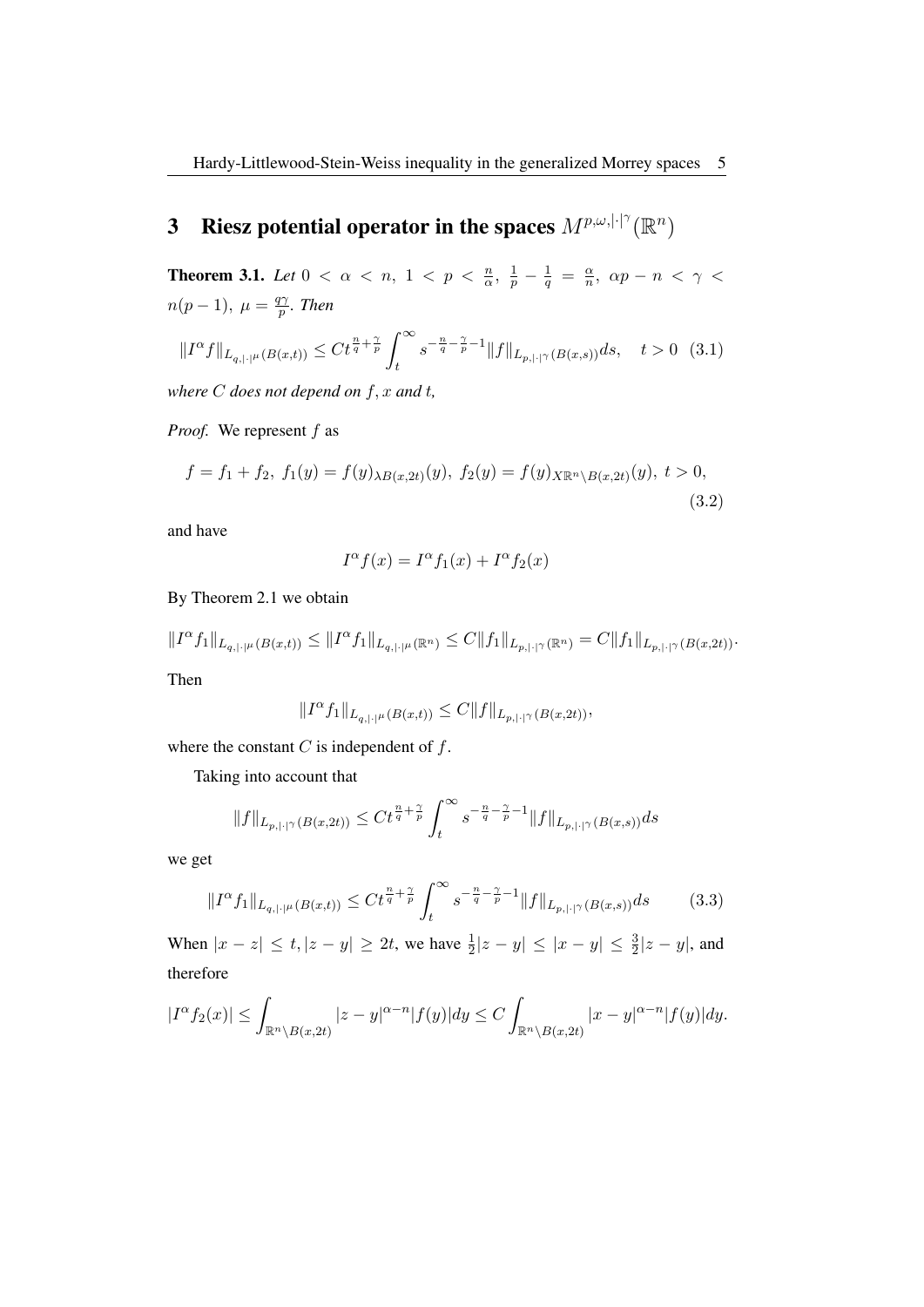We choose  $\beta > \frac{n}{q}$  and obtain

$$
\int_{\mathbb{R}^n \backslash B(x,2t)} |x-y|^{\alpha-n} |f(y)| dy
$$
\n
$$
= \beta \int_{\mathbb{R}^n \backslash B(x,2t)} |x-y|^{\alpha-n+\beta} |f(y)| dy \left( \int_{|x-y|}^{\infty} s^{-\beta-1} ds \right) dy
$$
\n
$$
= \beta \int_2^{\infty} t S^{-\beta-1} \left( \int_{\{y \in \mathbb{R}^n : 2t \le |x-y| \le s\}} |x-y|^{\alpha-n+\beta} |f(y)| dy \right) ds
$$
\n
$$
\le C \int_2^{\infty} t S^{-\beta-1} ||f||_{L_{q,|\cdot|} \gamma(B(x,s))} |||x-y|^{\alpha-n+\beta} ||_{L_{p'(\cdot),|\cdot|} \gamma/(1-p)} (B(x,s)) ds
$$
\n
$$
\le C \int_2^{\infty} t S^{\alpha-\frac{n}{p}-\frac{\gamma}{p}-1} ||f||_{L_{p,|\cdot|} \gamma(B(x,s))} ds
$$

Hence

$$
\| I^{\alpha} f_2 \|_{L_{q,|\cdot|^\mu(B(x,t))} \leq C \int_{2t}^\infty s^{\frac{n}{q}-\frac{\gamma}{p}-1} \|f\|_{L_{p,|\cdot|^\gamma}(B(x,s))} ds \| X_{B(x,t)}\|_{L_{q,|\cdot|^\mu(\mathbb{R}^n)}}
$$

Therefore

$$
||I^{\alpha}f_2||_{L_{q,|\cdot|^{\mu}}(B(x,t))} \leq Ct^{\frac{n}{q}-\frac{\gamma}{p}}\int_2^{\infty}2ts^{-\frac{n}{q}-\frac{\gamma}{p}-1}||f||_{L_{p,|\cdot|^{\gamma}}(B(x,s))}ds\qquad(3.4)
$$

 $\Box$ 

which together (3.3) yields (3.1).

**Theorem 3.2.** *Let*  $0 < \alpha < n$ ,  $1 < p < \frac{n}{\alpha}$ ,  $-\frac{1}{p} - \frac{1}{q} = \frac{\alpha}{n}$  $\frac{\alpha}{n}$ ,  $\alpha p - n < \gamma <$  $n(p-1), \mu = \frac{q\gamma}{n}$  $\frac{p\gamma}{p}$  and the function  $\omega_1(x,r)$  and  $\omega_2(x,r)$  fulfill the condition

$$
\int_r^{\infty} t^{\alpha - \frac{\gamma}{p}} \omega_1(x, t) \frac{dt}{t} \leq C r^{-\frac{\gamma}{p}} \omega_2(x, r).
$$

*Then the operators*  $M^{\alpha}$  *and*  $I^{\alpha}$  *are bounded from*  $M^{p,\omega_1(\cdot),|\cdot|^{\gamma}}(\mathbb{R}^n)$  *to*  $M^{q,\omega_2(\cdot),|\cdot|^\mu}(\mathbb{R}^n)$ .

*Proof.* Let  $f \in M^{p,\omega_1,|\cdot|^\gamma}(\mathbb{R}^n)$ . As usual, when estimating the norm

$$
||I^{\alpha}f||_{M^{q,\omega_2,|\cdot|^\mu}(\mathbb{R}^n)} = \sup_{x \in \mathbb{R}^n, t > 0} \frac{t^{-\frac{n}{q}}}{\omega_2(x,t)} ||I^{\alpha} \int_{XB(x,t)} ||_{L_{q,|\cdot|,\mu}}(\mathbb{R}^n). \tag{3.6}
$$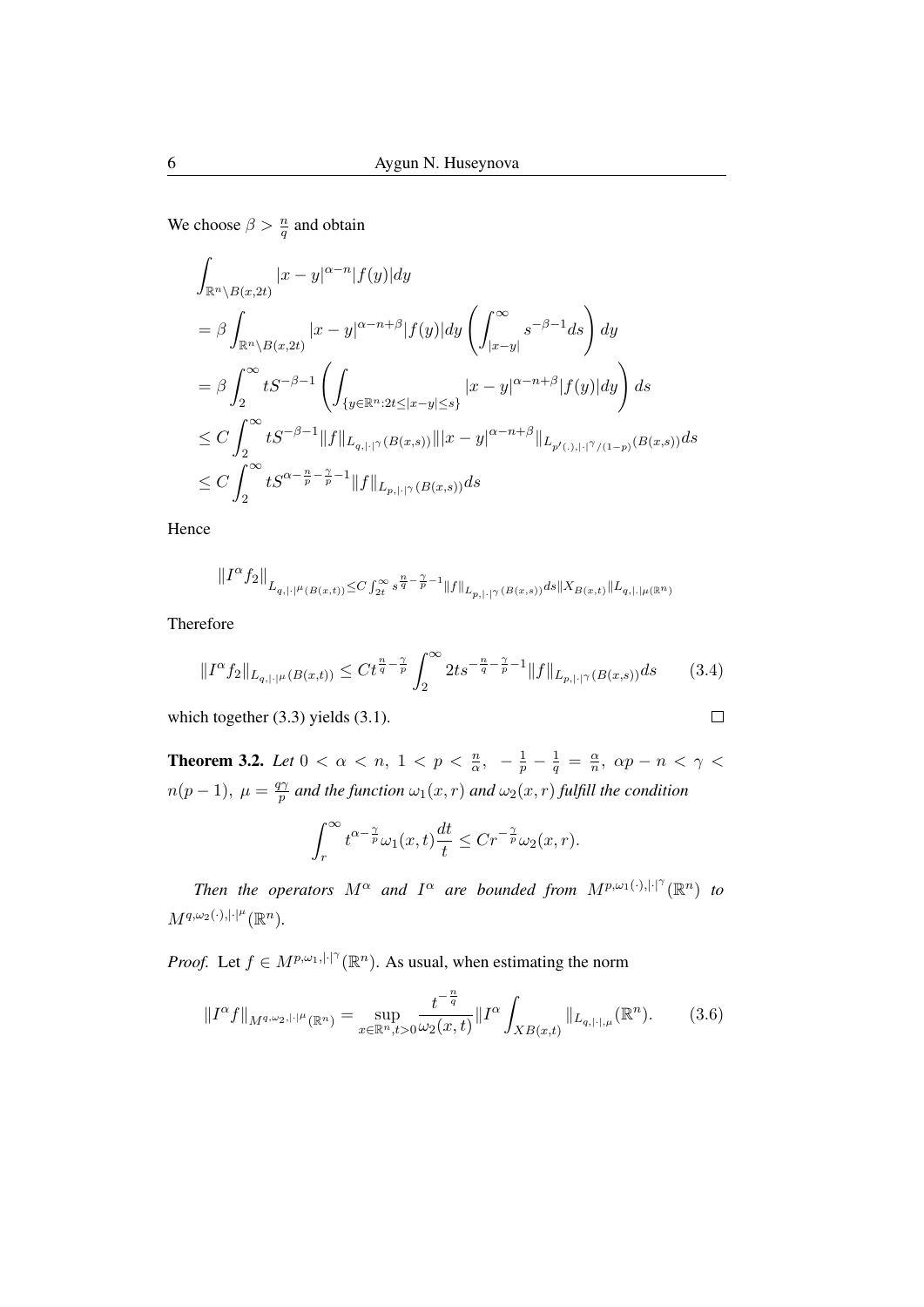We estimate  $||I^{\alpha} f X B(x,t)||_{L_{q,|\cdot|^{\mu}}(\mathbb{R}^n)}$  in (3.6) by means of Theorem 3.1 and obtain

$$
\label{eq:20} \begin{split} &\|I^{\alpha}f\|_{M^{q,\omega_2,\|\cdot|^\mu}(\mathbb{R}^n)}\\ &\leq C\sup_{x\in\mathbb{R}^n,t>0}\frac{t^{-\frac{\gamma}{p}}}{\omega_2(x,t)}\int_t^\infty r^{\frac{n}{q}-\frac{\gamma}{p}-1}\|f\|_{L_{p,\|\cdot\|,\gamma}}(B(x,r))dr\\ &\leq C\|f\|_{M^{p,\omega_1,\|\cdot|^\gamma}(\mathbb{R}^n)}\sup_{x\in\mathbb{R}^n,t>0}\frac{t^{\frac{\gamma}{p}}}{\omega_2(x,t)}\int_t^\infty \frac{r^{\alpha-\frac{\gamma}{p}}\omega_1(x,r)}{r}dr. \end{split}
$$

It remains to make use of condition (3.5).

**Theorem 3.3.** *Let*  $0 < \alpha < n$ ,  $1 < p < \frac{n}{\alpha}$ ,  $\frac{1}{p} - \frac{1}{q} = \frac{\alpha}{n}$  $\frac{\alpha}{n}$ ,  $\gamma$ ,  $\mu$  satisfy condition

$$
0 \le \gamma < \frac{n}{p'}, \ \mu = \frac{\gamma}{p},\tag{3.7}
$$

*and let*  $\omega(x, t)$  *satisfy condition* 

$$
r^{\alpha}\omega(x,r) \le C,\tag{3.8}
$$

*Then the operators*  $M^{\alpha}$  *is bounded from*  $M^{p,\omega(.),|\cdot|^{\gamma}}(\mathbb{R}^n)$  *to*  $L_{\infty,|\cdot|^{\mu}}(\mathbb{R}^n)$ *.* 

*Proof.* Let  $x \in \mathbb{R}^n$  and  $r > 0$ . By the Holder inequality we get successively

$$
r^{\alpha-n} \int_{B(x,r)} |f(y)| dy
$$
  
\n
$$
\leq C r^{\alpha-n} r^{\frac{n}{p}} \omega(x,r) r^{-\frac{n}{p}} \omega^{-1}(x,r) \|f\|_{L_{p,|\cdot|,\gamma}} (B(x,r)) \|XB(x,r)\|_{L_{p',|\cdot|}(\gamma/(1-p))}
$$
  
\n
$$
\leq C r^{\alpha} \omega(x,r) |x|^{-\frac{\gamma}{p}} \|f\|_{M^{p,\omega,(.)|\cdot|,\gamma}} \leq C |x|^{-\frac{\gamma}{p}} \|f\|_{M^{p,\omega(.)|\cdot|\gamma}}.
$$

**Theorem 3.4.** *Let*  $0 < \alpha < n$ ,  $1 < p < \frac{n}{\alpha}$ ,  $\frac{1}{p} - \frac{1}{q} = \frac{\alpha}{n}$  $\frac{\alpha}{n}$ ,  $\alpha p - n < \gamma <$  $n(p-1), \gamma, \mu$  *satisfy condition (3.7),*  $0 < \alpha < n$  *and let*  $\omega(x, t)$  *satisfy condition (3.8).*

*Then the operators*  $I^{\alpha}$  *is bounded from*  $M^{p,\omega(.),|\cdot|^{\gamma}}(\mathbb{R}^n)$  *to*  $BMO(\mathbb{R}^n)$ *,* 

 $\Box$ 

 $\Box$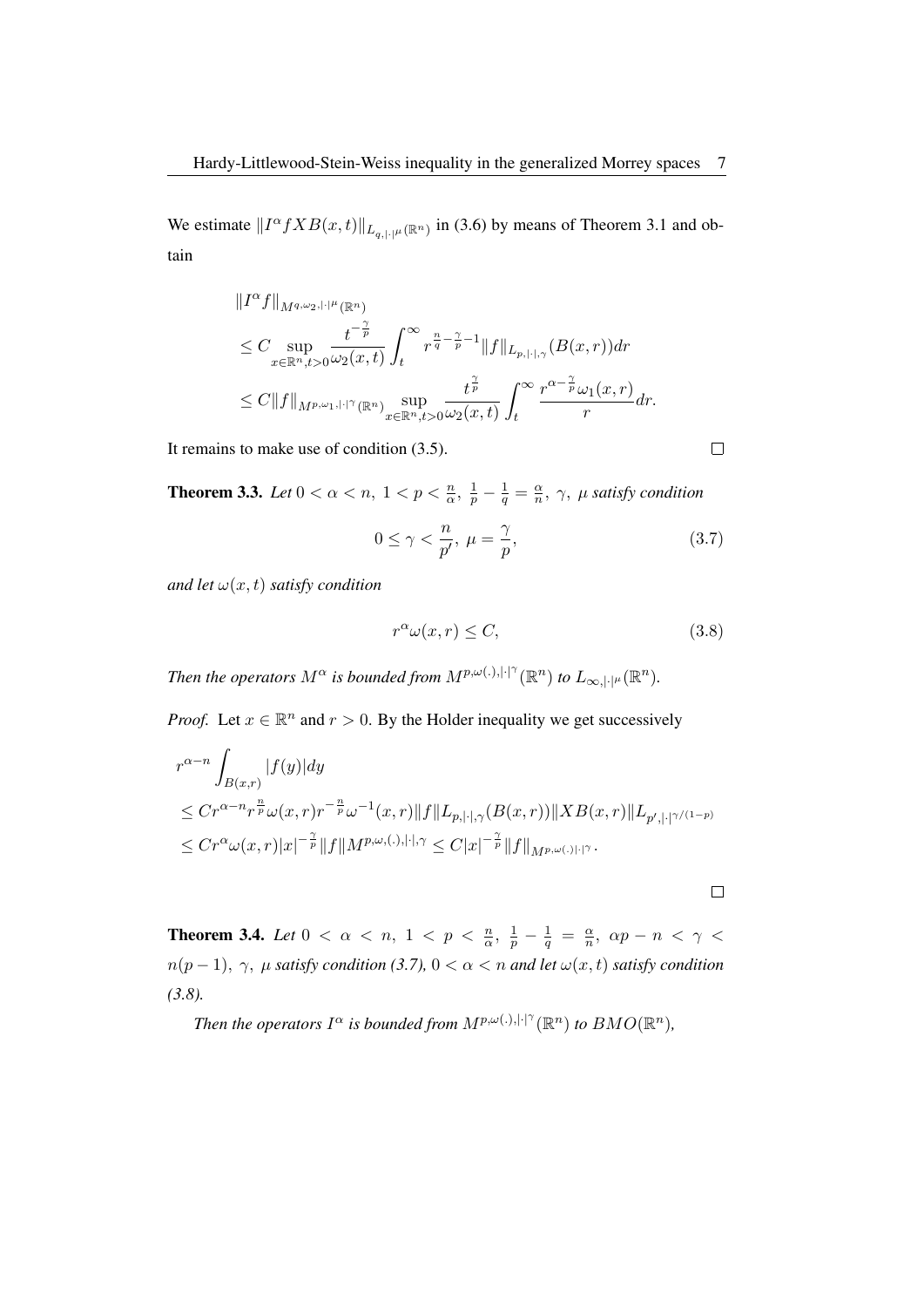*Proof.* Let  $f \in M^{p,\omega(.),|\cdot|^\gamma}(\mathbb{R}^n)$ . In [1] was proved

$$
M^t(I^{\alpha}f)(x) \le CM^{\alpha}f(x). \tag{3.9}
$$

The proof Theorem 3.4, by the Theorem 3.3 and inequality (3.9).  $\Box$ 

#### References

- [1] D. R. Adams, *A note on Riesz potentials*, Duke Math., 42(1975), 765-778.
- [2] D. R. Adams, *Choquet integrals in potential theory*, Publ. Mat., 42(1998), 3-66.
- [3] V. I. Burenkov and H. V. Guliyev, *Necessary and sufficient conditions for boundedness of the maximal operator in the local Morrey-type spaces*, Studia Mathematica, 163(2) (2004), 157-176.
- [4] L. Caffarelli, *Elliptic second order equations*, Rend. Sem. Mat. Fis. Milano, 58 (1990), 253-284.
- [5] F. Chiarenza and M. Frasca, *Morrey spaces and Hardy-Littlewood maximal function*, Rend. Math., 7 (1987), 273-279.
- [6] G. Di Fazio, D. K. Palagachev and M. A. Ragusa, *Global Morrey regularity of strong solutions to the Dirichlet problem for elliptic equations with discontinuous coefficients*, J. Funct. Anal., 166 (1999), 179-196.
- [7] M. Giaquinta, *Multiple integrals in the calculus of variations and nonlinear elliptic systems*, Princeton Univ. Press, Princeton, NJ, 1983.
- [8] V. S. Guliyev, *Integral operators on function spaces on the homogeneous* groups and on domains in  $\mathbb{R}^n$ , Doctor's degree dissertation, Moscow, Mat. Inst. Steklov, (1994), 1-329 (Russian).
- [9] V. S. Guliyev, *Function spaces, integral operators and two weighted inequalities on homogeneous groups*, Some applications, Baku, (1999), 1-332 (Russian).
- [10] V. S. Guliyev, J. J. Hasanov and S. G. Samko, *Boundedness of the maximal, potential and singular operators in the generalized variable exponent Morrey spaces*, Mathematica Scandinavica, 107, (2010), 285-304.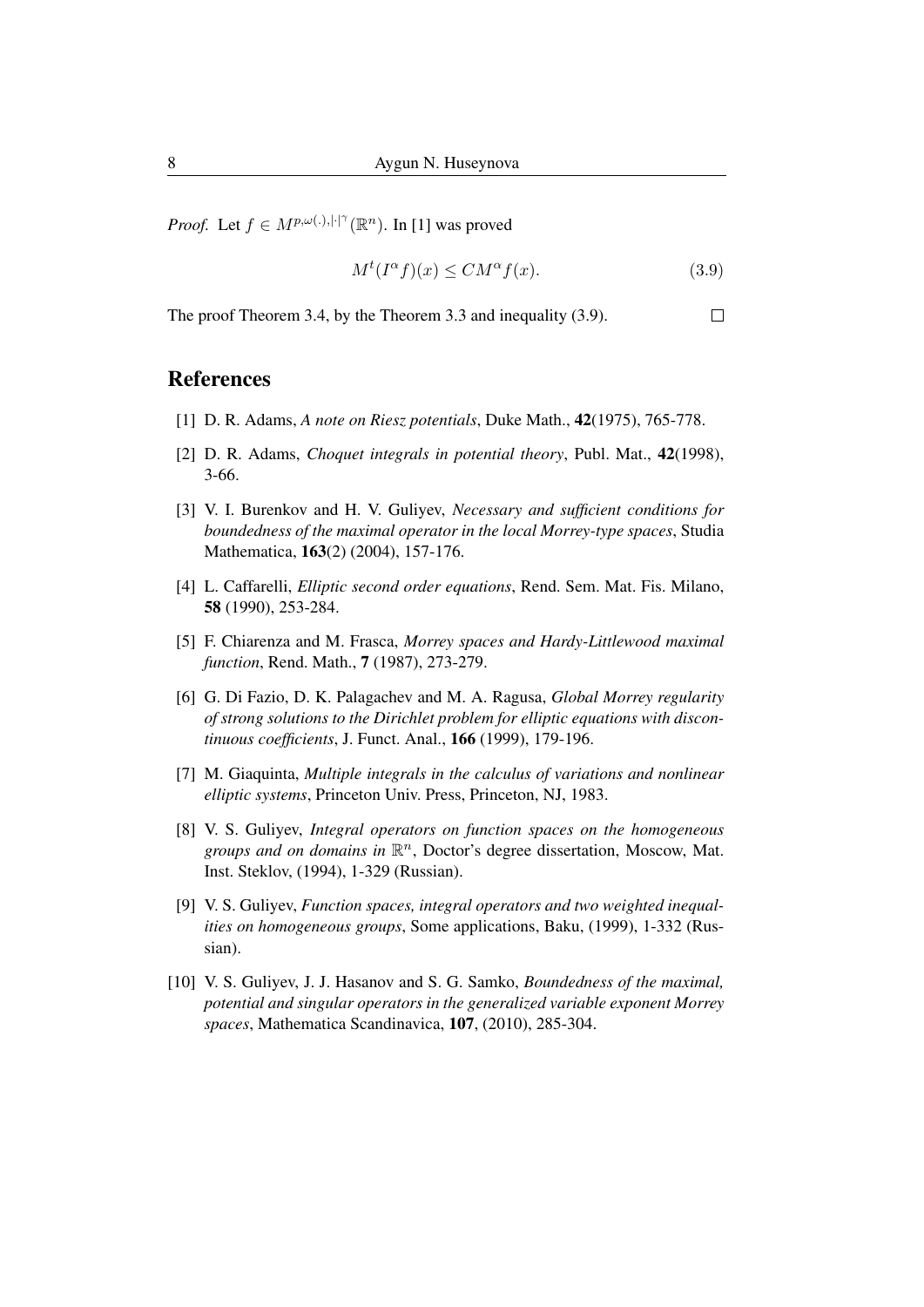- [11] V. S. Guliyev and R. Ch Mustafayev, *Integral operators of potential type in spaces of homogeneous type*, (Russian) Doklady Ross, Akad. Nauk., 354(6), (1997), 730-732.
- [12] V. S. Guliyev and R. Ch Mustafayev, *Fractional integrals in spaces of functions defined on spaces of homogeneous type*, (Russian) Anal. Math., 24(3), (1998), 181-200.
- [13] A. I. Guseinov and Kh. Sh. Mukhtarov, *Introduction to the theory of nonlinear singular integral equations*, (Russian) Moscow, Nauka, 1980.
- [14] J. J. Hasanov, *Hardy-Littlewood-Stein-Weiss inequality in the variable exponent Morrey spaces*, Proc. Inst. Math. Mech. Natl. Acad. Sci. Azerb., 39, (2013), 47-62.
- [15] J. J. Hasanov and A. M. Musayev, *Oscillatory integral operators and their commutators in modified weighted Morrey spaces with variable exponent*, International Journal of Applied Mathematics, 32(3), (2019), 521-535.
- [16] H.G. Hardy and J.E. Littlewood, *Some properties of fractional integrals*, I. Math. Z., 27(4) (1928), 565-606.
- [17] K-P. Ho, *Singlar integral operators, John-Nirenberg inequalities and Tribel-Lizorkin type spaces on weighted Lebesgue spaces with variable exponents*, Revista De La Union Matematica Argentina, 57(1) (2016), 85-101.
- [18] A. Kufner, O. John and S. Fucik, *Function spaces*, Noordhoff International Publishing Leyden, Publishing HOuse Czechoslovak Academy of Sciences, Prague, (1977).
- [19] K. Kurata, S. Nishigaki and S. Sugano, *Boundedness of Integral Operators on Generalized Morrey Spaces and Its Application to Schodinger operators*, Proc. AMS., 128(4) (1999), 1125-1134 .
- [20] A. L. Mazzucato, *Besov-Morrey spaces: function space theory and applications to non-linear PDE*, Trans. Amer. Math. Soc., 355, (2003), 1297-1364.
- [21] C. B. Morrey, *On the solutions of quasi-linear elliptic partial differential equations*, Trans. Amer. Math. Soc., 43 (1938), 126-166.
- [22] T. Mizuhara, *Boundedness os some classical operators on generalized Morrey spaces*, Harmonic Analysis (S. Igari, Editor), ICM 90 Satellite Proceedings, Springer - Verlag, Tokyo, (1991), 183-189.